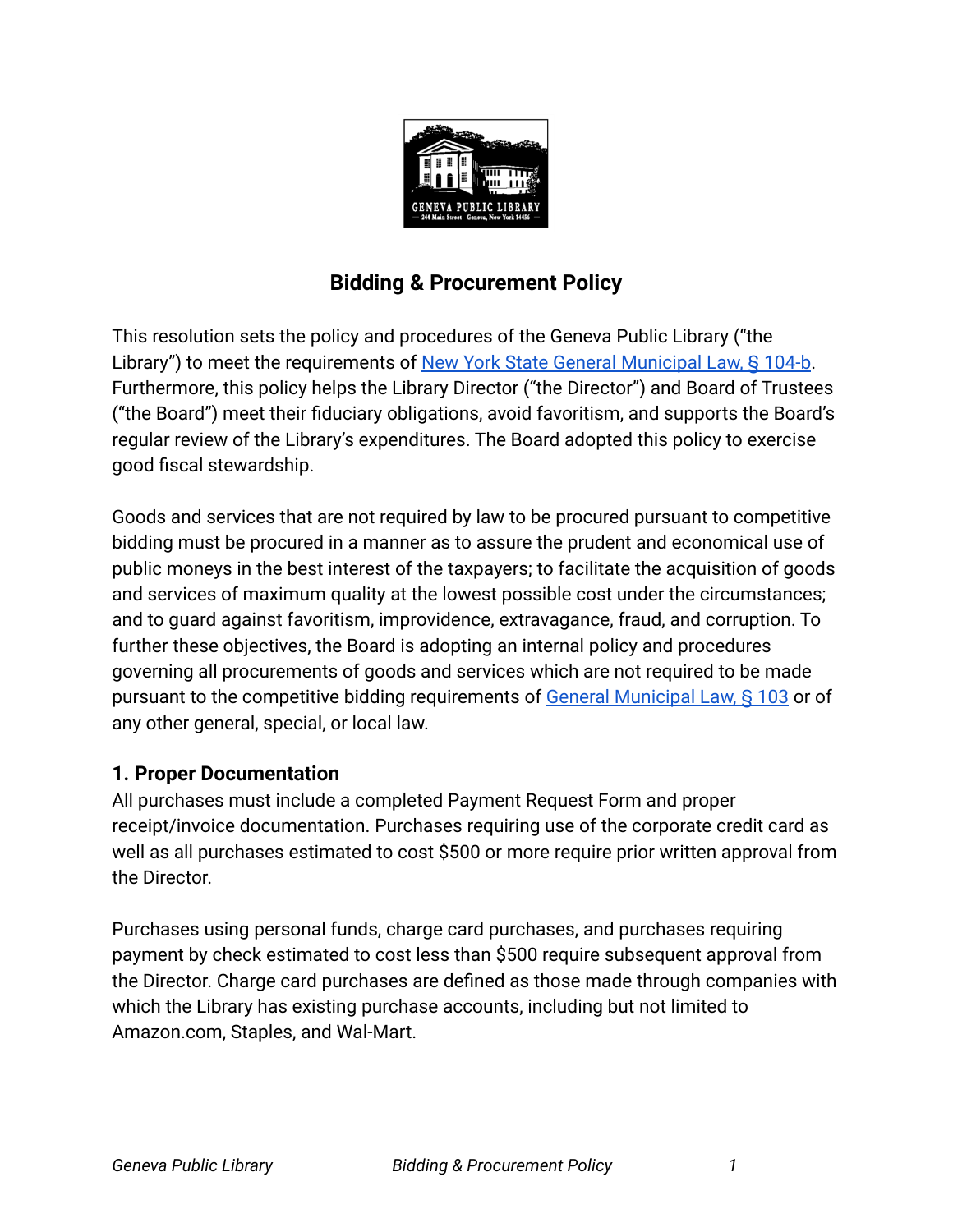### **2. Purchases Using Personal Funds**

Staff using personal funds for Library expenditures will be reimbursed by the Library up to \$100 for instances without prior written authorization by the Director, but with the Director's subsequent approval. Staff may be reimbursed up to \$500 only in instances in which there is prior written approval by the Director and claims for reimbursement are submitted within two weeks of purchase and include receipts signed by staff

Sales tax will not be reimbursed except in cases approved by the Director.

Subsequent to the Director's approval of the purchase, staff will be reimbursed for purchases made with personal funds with cash from the Petty Cash Fund for expenditures up to \$25. Approved expenditures between \$26 and \$1,000 will be reimbursed by a check from the Library pending approval of the disbursement by the Board.

#### **2.1 Petty Cash Fund**

The Library maintains a Petty Cash Fund of \$150 to be used to reimburse staff for the purchase of materials, supplies, or services under conditions requiring immediate payment.

The following guidelines must be followed:

- Receipts and cash-on-hand must always total the authorized fund amount. All disbursements from such funds are to be supported by receipted bills or other evidence documenting the expenditure.
- Proper documentation, as described above, will be retained for all purchases made from the Petty Cash Fund and presented to the Board as a part of the monthly list of disbursements.

The Petty Cash Fund shall be replenished following the approval of the monthly disbursements at each regular meeting of the Board. A check for the replenish amount will be made out to "[Insert Director's or Board President's Name]/Petty Cash" and then cashed by the Finance Clerk in order to replenish the fund.

# **3. Pre-Payment of Bills**

The Finance Clerk may prepay approved expenses with electronic payments or checks co-signed by a representative of the Board and the Treasurer (or another authorized Board member) before approval of the monthly disbursements by the Board. A list of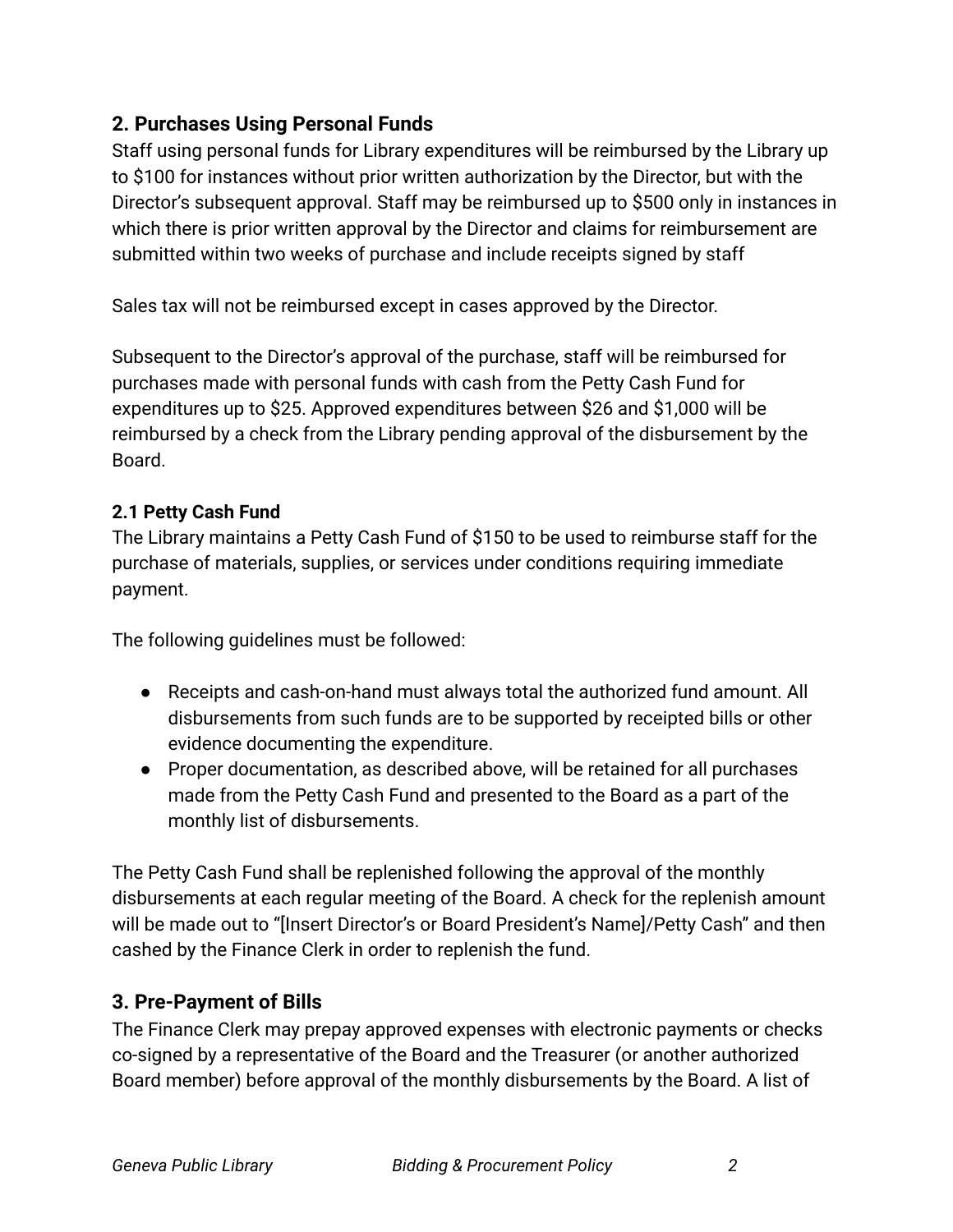any such payments will be made to the Board at the next regularly scheduled Board meeting.

#### **3.1 Expenses Approved For Prepayment**

Prepayment expenses include: payroll, benefits, utilities, leases, maintenance service agreements, credit card bills, expenses that carry a significant penalty for late payment, expenses related to emergency services as approved by the Director, and purchases with a deadline that precedes the next monthly Board meeting, as approved by the Board President.

# **4. Director's Purchases**

The Director must sign both the requestor and Director's signature fields when making purchases. The Director must wait for approval of the list of disbursements by the Board before being reimbursed for purchases made using personal funds.

# **5. Procurements Subject to Bidding**

All purchases of supplies or equipment that will exceed \$20,000 in the fiscal year or public works contracts over \$35,000 shall be formally bid, per the requirements of General Municipal Law § 103.

# **6. Minority and Women Owned Businesses Policy**

It is the policy of the Library to take affirmative action to ensure that minority business enterprises (MBEs) and women-owned business enterprises (WBEs) are given the opportunity to demonstrate their ability to provide the Library with goods and services at competitive prices. MBEs are defined as independent business concerns which are at least 51 percent owned and controlled by minority group members (citizens of the United States or permanent resident aliens who are Black, Hispanic, Asian, or American Indian). WBEs are defined as independent business concerns which are at least 51 percent owned and controlled by women who are citizens of the United States or permanent resident aliens.

NYS [Executive Law Article 15-A](https://www.nysenate.gov/legislation/laws/EXC/A15-A) requires the Library and the vendors and contractors with whom it does business to make a good faith effort to procure materials, supplies, equipment, and services (including printing) from NYS certified MBEs or WBEs. This procedure applies to all procurements exceeding \$25,000 for labor, services, supplies, equipment, or materials and for procurements exceeding \$100,000 for the acquisition, construction, demolition, replacement, major repair or renovation of real property and improvements.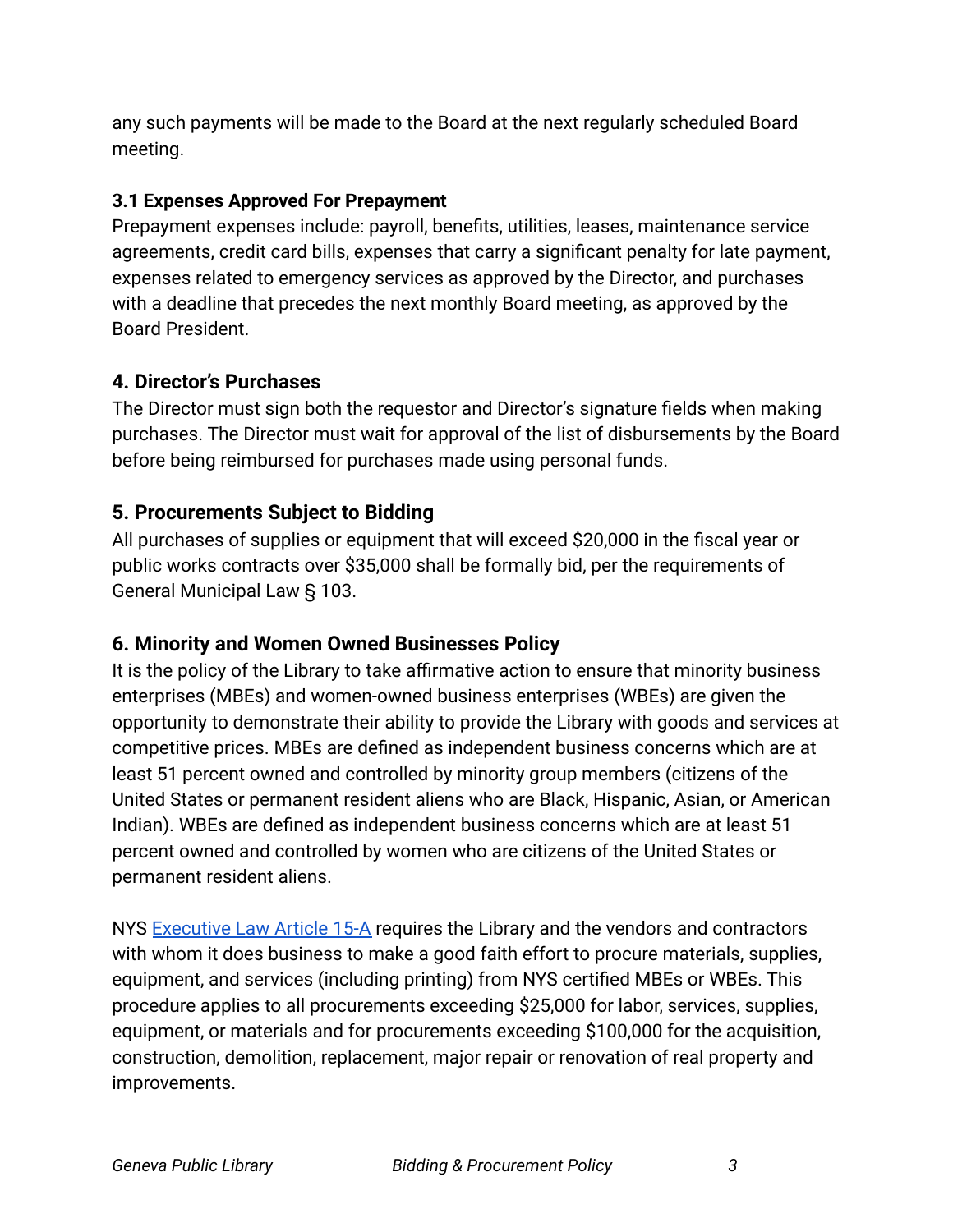### **7. Exemptions from Quotations/Proposals Requirement**

Alternative proposals or quotations for goods and services shall be secured by use of either written requests for proposals, written quotations, oral quotations, or any other method of procurement that furthers the purposes of the General Municipal Law, § 104-b, except for:

- Procurements made pursuant to General Municipal Law, § 103(3), through county contracts, or § 104, through State contracts, State Finance Law, § 163, Correction Law, § 184 and 186 (from "preferred sources," including articles manufactured in correctional institutions).
- Purchases from agencies for the blind or severely handicapped.
- Purchases of surplus and secondhand goods from any source.
- Emergency purchases that are purchased immediately, the delay of which may threaten the life, health, safety, or welfare of the staff and/or public.
- Sole source purchases, where a good or service provides a unique benefit to the public, is available from a single supplier, and for which there are no substantial equivalents.

### **8. Items Excepted From this Policy and Procedures by the Board**

The Library may encounter circumstances in which it may not be in the best interests of the Library to solicit quotations, alternative proposals, or document the basis for not accepting the lowest bid.

In cases of professional services or services requiring special or technical skill, training or expertise, the individual or company must be chosen on accountability, reliability, responsibility, skill, education, training, judgment, integrity, and moral worth. These qualifications are not necessarily found in the individual or company that offers the lowest price and the nature of these services are such that they do not readily lend themselves to competitive procurement procedures.

In determining whether a service fits into this category, the Library shall take into consideration the following guidelines:

- a) Whether the services are subject to State licensing or testing requirements.
- b) Whether substantial formal education or training is a necessary prerequisite to the performance of the services.
- c) Whether the services require a personal relationship between the individual and Library officials.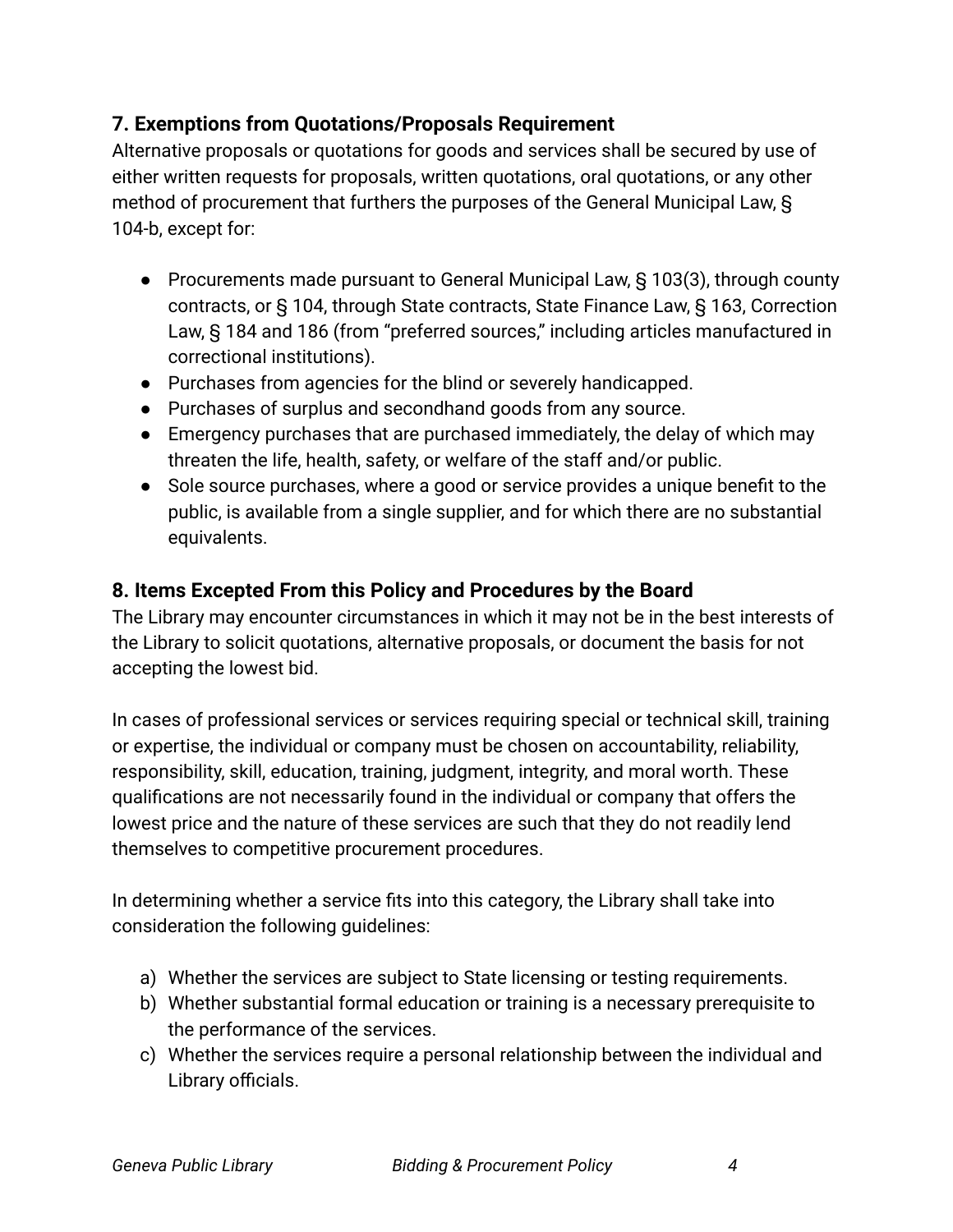Professional or technical services shall include but not be limited to the following:

- Services of an attorney;
- Technical services of an engineer engaged to prepare plans, maps, and estimates;
- Securing insurance coverage and/or services of an insurance broker;
- Services of a certified public accountant;
- Investment management services;
- Printing services involving extensive writing, editing, or artwork;
- Property management;
- Computer software or programming services for customized programs or services involved in substantial modification and customizing or pre-packaged software.

### **9. Methods of Competition to be Used for Non-Bid Procurement**

Every potential purchase must first be reviewed to determine whether it is a purchase contract or a public works contract. The term "public works contract" would apply to those contracts or projects involving labor or both material and labor where labor is 50% or more of the cost. The total aggregate cost of every prospective purchase of a good or service or public work contract is evaluated to determine whether the aggregate cost in the fiscal year reaches competitive bidding requirements. Purchases with aggregate costs not rising to competitive bidding levels are authorized as follows:

- Purchases for goods and services estimated to cost \$500 to \$3,999 require prior written approval of the Director.
- Purchases for goods and services estimated to cost \$4,000 to \$6,999 require two quotations, one which is written, and the approval of the Director.
- Purchases for goods and services estimated to cost from \$7,000 to \$9,999 require two written quotations and the approval of the Director.
- Purchases for goods and services estimated to cost over \$10,000 require three written quotations and approval of the Board of Trustees.
- Public work contracts estimated to cost less than \$4,999 require the written approval of the Director.
- Public work contracts estimated to cost \$5,000 to \$9,999 require two quotations, one which is written, and approval of the Director.
- Public work contracts estimated to cost \$10,000 to \$19,999 require two written quotations or proposals and approval of the Board of Trustees.
- Public work contracts estimated to cost over \$20,000 require three written quotations or proposals and approval of the Board of Trustees.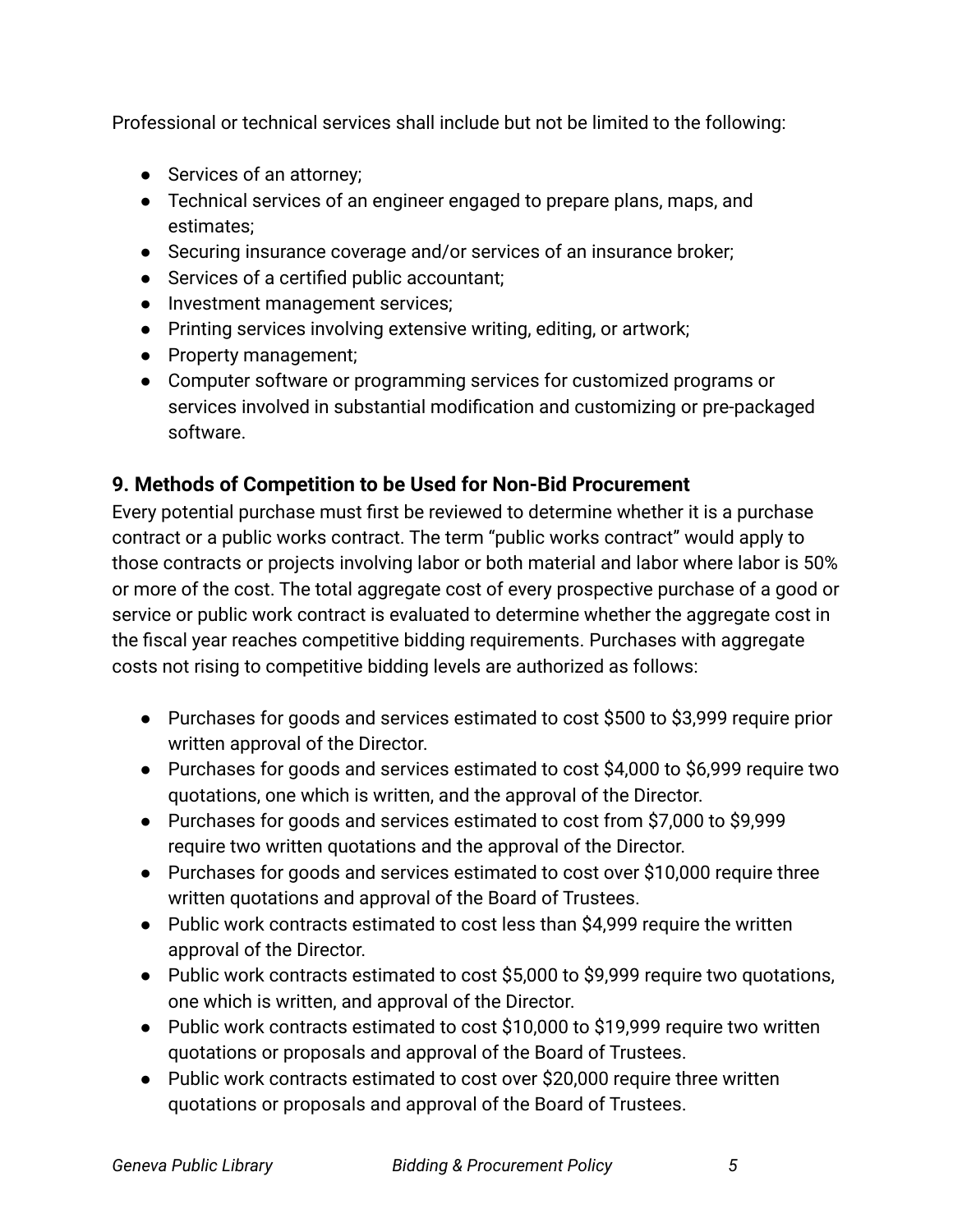# **10. Adequate Documentation**

A good faith effort will be made to obtain the required number of quotations or proposals. If the purchaser is unable to obtain the required number of proposals or quotations, the purchaser will document the attempt made at obtaining quotations or proposals. In no event will the failure to obtain the proposals be a bar to procurement.

The Director will establish the necessary and reasonable procedures and rules in the execution of this policy.

Catalog or online pricing cannot substitute for oral or written quotations.

# **11. Awards to Other than the Lowest Responsible Dollar Offer**

The Library may not always award a contract to the lowest responsible dollar offer. Circumstances may include, but are not limited to:

- Bidder cannot guarantee delivery of goods or services within the time frame or under the conditions established by the Library;
- Bidder's terms of payment are disadvantageous to the Library, i.e. full payment before commencement of work or delivery of goods;
- Bidder cannot comply with full specifications of goods or services as set forth by the Library;
- Bidder's warranty for goods or services is deemed inadequate by the Library;
- Bidder's support services are deemed inadequate by the Library.

In accordance with General Municipal Law § 104-b, the Library will document whenever any contract is awarded to a bidder other than the lowest responsible dollar offer. Notations and/or copies of all documents and notations of verbal or other data justifying why any purchase is made from other than the lowest responsible vendor or contractor submitting a complying quotation or proposal, as being in the best interest of the Library, will be included with the purchase records. If full compliance with this provision is not practical, a written note of explanation will be made and placed with the purchase records.

# **12. Unintentional Failure to Comply**

The unintentional failure to comply fully with the provisions of General Municipal Law, § 104-b will not be grounds to void action taken or give rise to a cause of action against the Geneva Public Library or any officer or employee thereof.